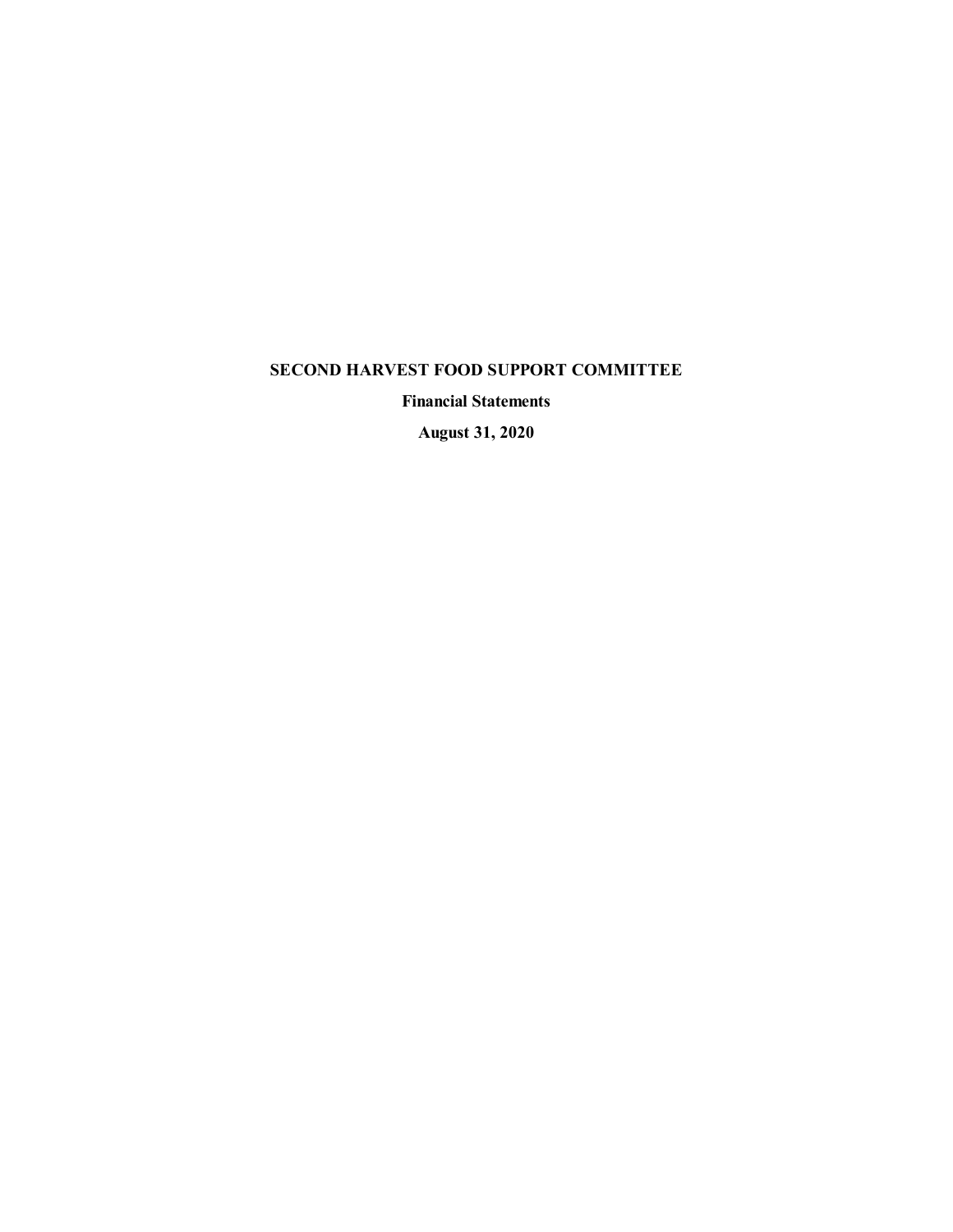# **Index to Financial Statements**

# **Year Ended August 31, 2020**

|                                                   | Page     |
|---------------------------------------------------|----------|
| <b>INDEPENDENT AUDITOR'S REPORT</b>               | $1 - 2$  |
| <b>FINANCIAL STATEMENTS</b>                       |          |
| <b>Statement of Financial Position</b>            | 3        |
| Statement of Operations and Changes in Net Assets | 4        |
| Statement of Cash Flows                           | 5        |
| Notes to Financial Statements                     | $6 - 12$ |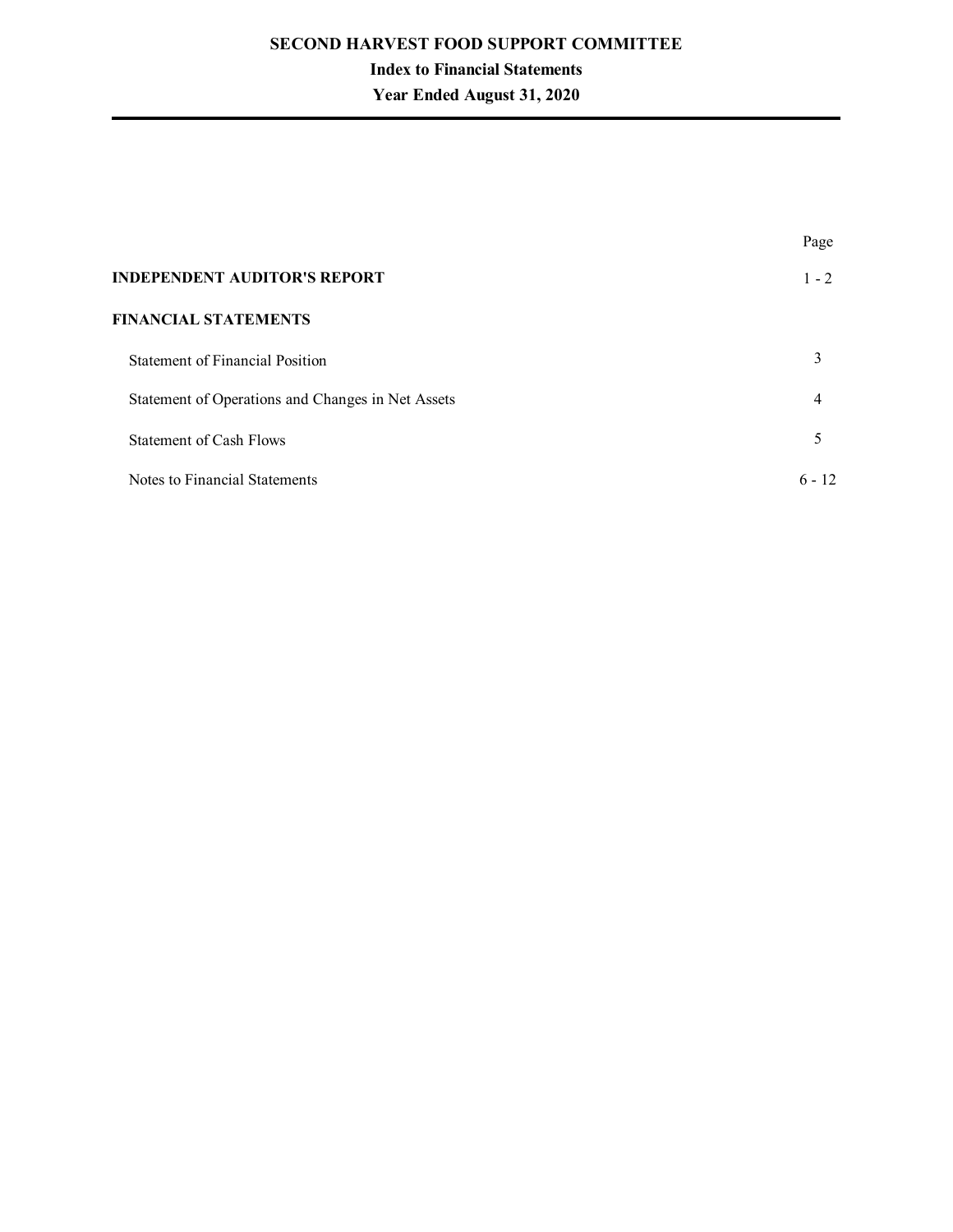Professional Corporation, CPAs Tax | Audit | Advisory

# **INDEPENDENT AUDITOR'S REPORT**

To the Members of Second Harvest Food Support Committee

#### *Qualified Opinion*

We have audited the financial statements of Second Harvest Food Support Committee (the "Organization"), which comprise the statement of financial position as at August 31, 2020, and the statements of operations and changes in net assets and cash flows for the year then ended, and notes to the financial statements, including a summary of significant accounting policies.

In our opinion, except for the possible effects of the matter described in the *Basis for Qualified Opinion* section of our report, the accompanying financial statements present fairly, in all material respects, the financial position of the Organization as at August 31, 2020, and the results of its operations and its cash flows for the year then ended in accordance with Canadian accounting standards for not-for-profit organizations.

#### *Basis for Qualified Opinion*

In common with many charitable organizations, the Organization derives revenues from donations and fundraising, the completeness of which is not susceptible of satisfactory audit verification. Accordingly, our verification of these revenues was limited to the amounts recorded in the records of the Organization and we were not able to determine whether any adjustments might be necessary to revenues, excess of revenues over expenses, and cash flows from operations for the year ended August 31, 2020, and current assets and net assets as at September 1, 2019 and August 31, 2020.

We conducted our audit in accordance with Canadian generally accepted auditing standards. Our responsibilities under those standards are further described in the *Auditor's Responsibilities for the Audit of the Financial Statements* section of our report. We are independent of the Organization in accordance with the ethical requirements that are relevant to our audit of the financial statements in Canada, and we have fulfilled our other ethical responsibilities in accordance with those requirements. We believe that the audit evidence we have obtained is sufficient and appropriate to provide a basis for our qualified audit opinion.

#### *Responsibilities of Management and Those Charged with Governance for the Financial Statements*

Management is responsible for the preparation and fair presentation of the financial statements in accordance with Canadian accounting standards for not-for-profit organizations, and for such internal control as management determines is necessary to enable the preparation of financial statements that are free from material misstatement, whether due to fraud or error. In preparing the financial statements, management is responsible for assessing the Organization's ability to continue as a going concern, disclosing, as applicable, matters relating to going concern and using the going concern basis of accounting unless management either intends to liquidate the Organization or to cease operations, or has no realistic alternative but to do so. Those charged with governance are responsible for overseeing the Organization's financial reporting process.

#### *Auditor's Responsibilities for the Audit of the Financial Statements*

Our objectives are to obtain reasonable assurance about whether the financial statements as a whole are free from material misstatement, whether due to fraud or error, and to issue an auditor's report that includes our opinion. Reasonable assurance is a high level of assurance, but is not a guarantee that an audit conducted in accordance with Canadian generally accepted auditing standards will always detect a material misstatement when it exists.

*(continues)*

1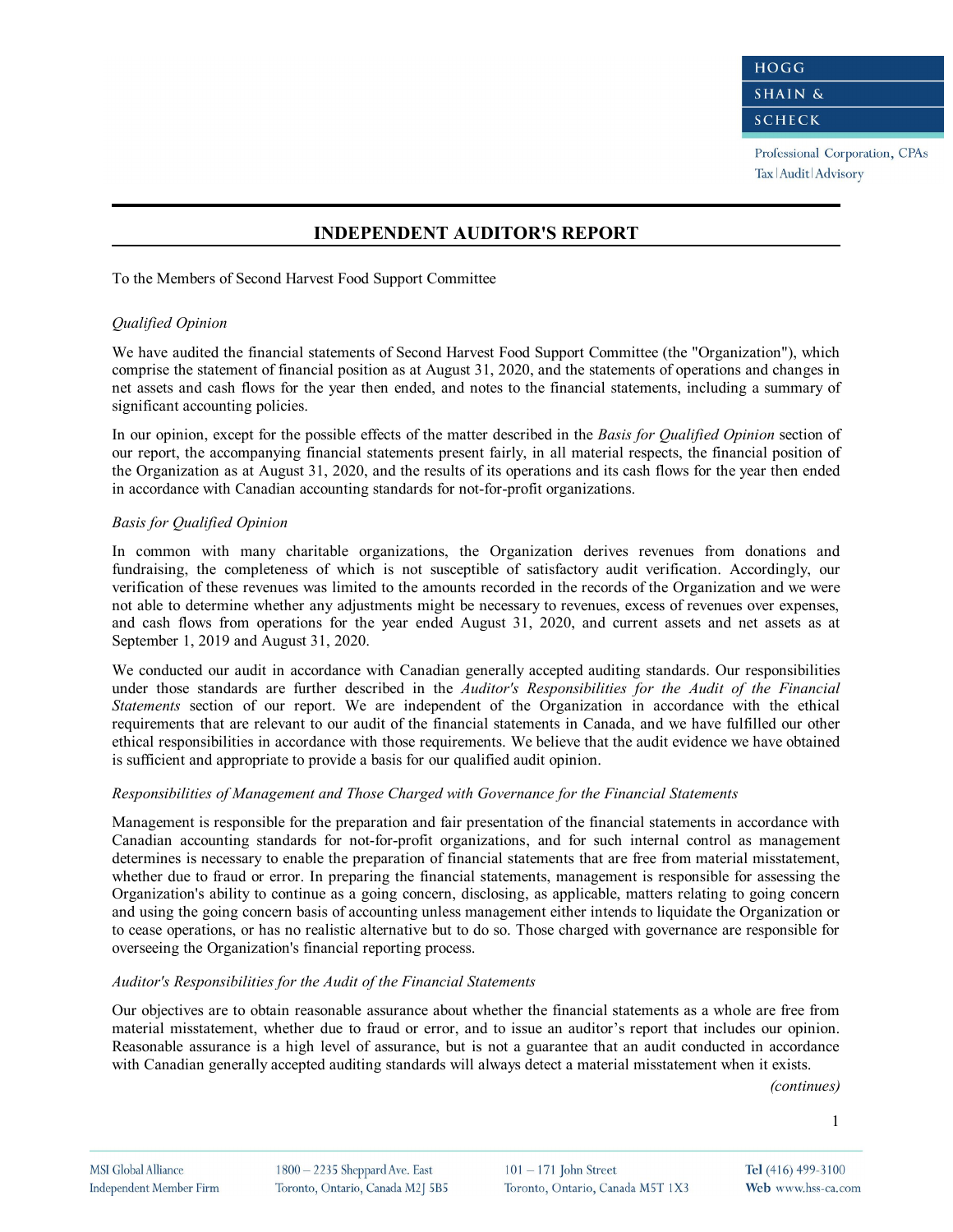Independent Auditor's Report to the Members of Second Harvest Food Support Committee *(continued)*

Misstatements can arise from fraud or error and are considered material if, individually or in the aggregate, they could reasonably be expected to influence the economic decisions of users taken on the basis of these financial statements. As part of an audit in accordance with Canadian generally accepted auditing standards, we exercise professional judgment and maintain professional skepticism throughout the audit. We also:

- <sup>l</sup> Identify and assess the risks of material misstatement of the financial statements, whether due to fraud or error, design and perform audit procedures responsive to those risks, and obtain audit evidence that is sufficient and appropriate to provide a basis for our opinion. The risk of not detecting a material misstatement resulting from fraud is higher than for one resulting from error, as fraud may involve collusion, forgery, intentional omissions, misrepresentations, or the override of internal control.
- Obtain an understanding of internal control relevant to the audit in order to design audit procedures that are appropriate in the circumstances, but not for the purpose of expressing an opinion on the effectiveness of the entity's internal control.
- <sup>l</sup> Evaluate the appropriateness of accounting policies used and the reasonableness of accounting estimates and related disclosures made by management.
- Conclude on the appropriateness of management's use of the going concern basis of accounting and, based on the audit evidence obtained, whether a material uncertainty exists related to events or conditions that may cast significant doubt on the entity's ability to continue as a going concern. If we conclude that a material uncertainty exists, we are required to draw attention in our auditor's report to the related disclosures in the financial statements or, if such disclosures are inadequate, to modify our opinion. Our conclusions are based on the audit evidence obtained up to the date of our auditor's report. However, future events or conditions may cause the entity to cease to continue as a going concern.
- Evaluate the overall presentation, structure and content of the financial statements, including the disclosures, and whether the financial statements represent the underlying transactions and events in a manner that achieves fair presentation.

We communicate with those charged with governance regarding, among other matters, the planned scope and timing of the audit and significant audit findings, including any significant deficiencies in internal control that we identify during our audit.

Toronto, Ontario November 4, 2020

*Hogg, Shain & Scheck PC*

Authorized to practise public accounting by the Chartered Professional Accountants of Ontario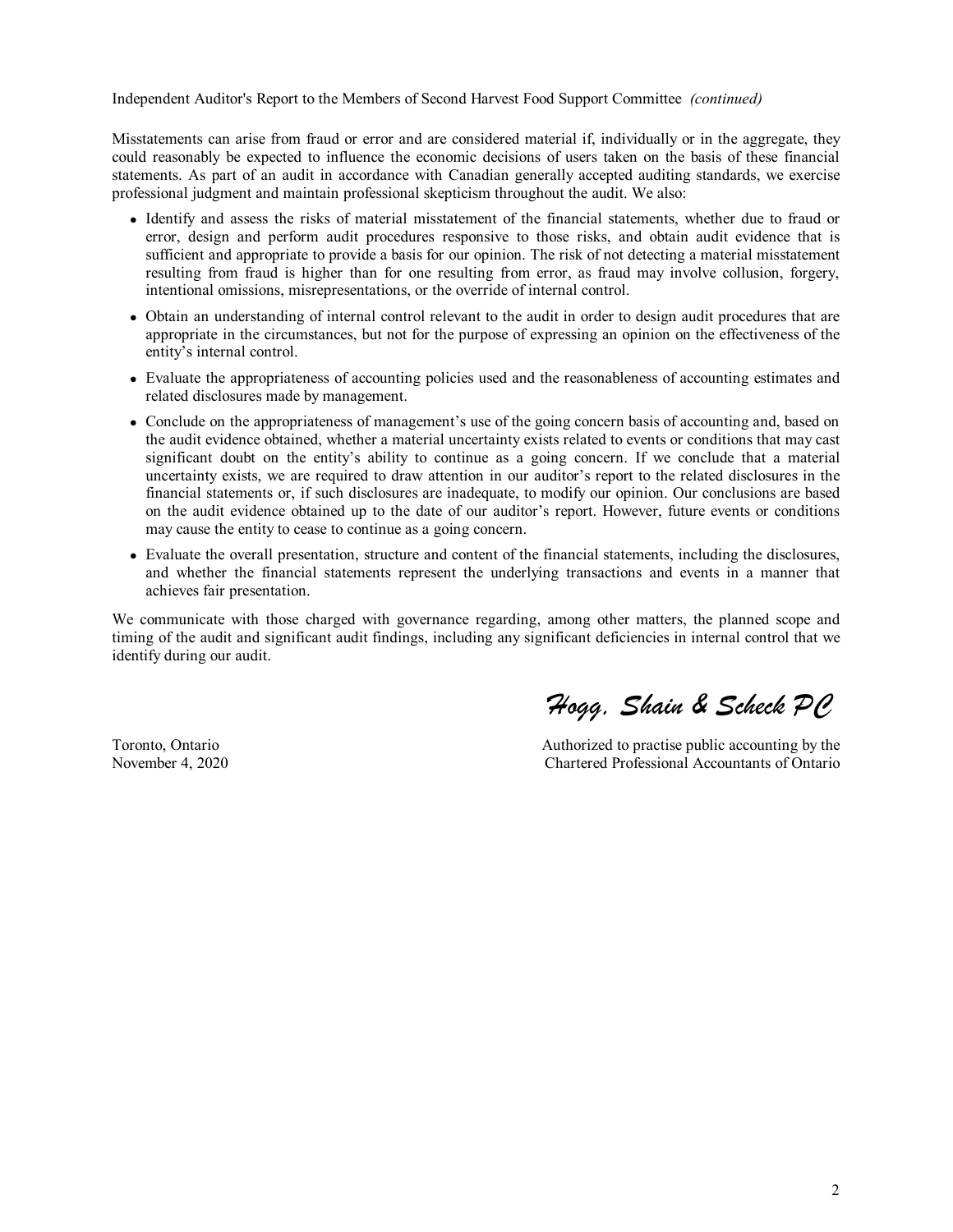# **Statement of Financial Position**

**As at August 31, 2020**

|                                                                                                                      |             | 2020                                        |              | 2019                                       |
|----------------------------------------------------------------------------------------------------------------------|-------------|---------------------------------------------|--------------|--------------------------------------------|
| <b>ASSETS</b><br>(Note 5)                                                                                            |             |                                             |              |                                            |
| <b>CURRENT</b><br>Cash (Note 2)<br>Short-term investments (Notes 2 and 3)<br>Accounts receivable<br>Prepaid expenses | \$          | 24,473,169<br>289,774<br>303,147<br>109,823 | \$           | 5,642,064<br>234,124<br>199,284<br>109,974 |
| <b>CAPITAL ASSETS</b> (Note 4)                                                                                       |             | 25,175,913<br>9,001,314                     |              | 6,185,446<br>8,264,460                     |
|                                                                                                                      | \$          | 34, 177, 227                                | \$           | 14,449,906                                 |
| <b>LIABILITIES</b>                                                                                                   |             |                                             |              |                                            |
| <b>CURRENT</b><br>Accounts payable and accrued liabilities<br>Deferred contributions (Notes 6 and 9)                 | $\mathbf S$ | 988,115<br>15,299,262                       | $\mathbb{S}$ | 556,755<br>1,067,007                       |
|                                                                                                                      |             | 16,287,377                                  |              | 1,623,762                                  |
| <b>DEFERRED CAPITAL ASSET CONTRIBUTIONS (Note 7)</b>                                                                 |             | 12,723,653                                  |              | 11,013,147                                 |
|                                                                                                                      |             | 29,011,030                                  |              | 12,636,909                                 |
| <b>NET ASSETS</b>                                                                                                    |             |                                             |              |                                            |
| <b>UNRESTRICTED</b>                                                                                                  |             | 5,166,197                                   |              | 1,812,997                                  |
|                                                                                                                      | S           | 34, 177, 227                                | \$           | 14,449,906                                 |

**COMMITMENTS** *(Note 13)*

**APPROVED ON BEHALF OF THE BOARD**

\_\_\_\_\_\_\_\_\_\_\_\_\_\_\_\_\_\_\_\_\_\_\_\_\_\_\_\_\_ *Director* Director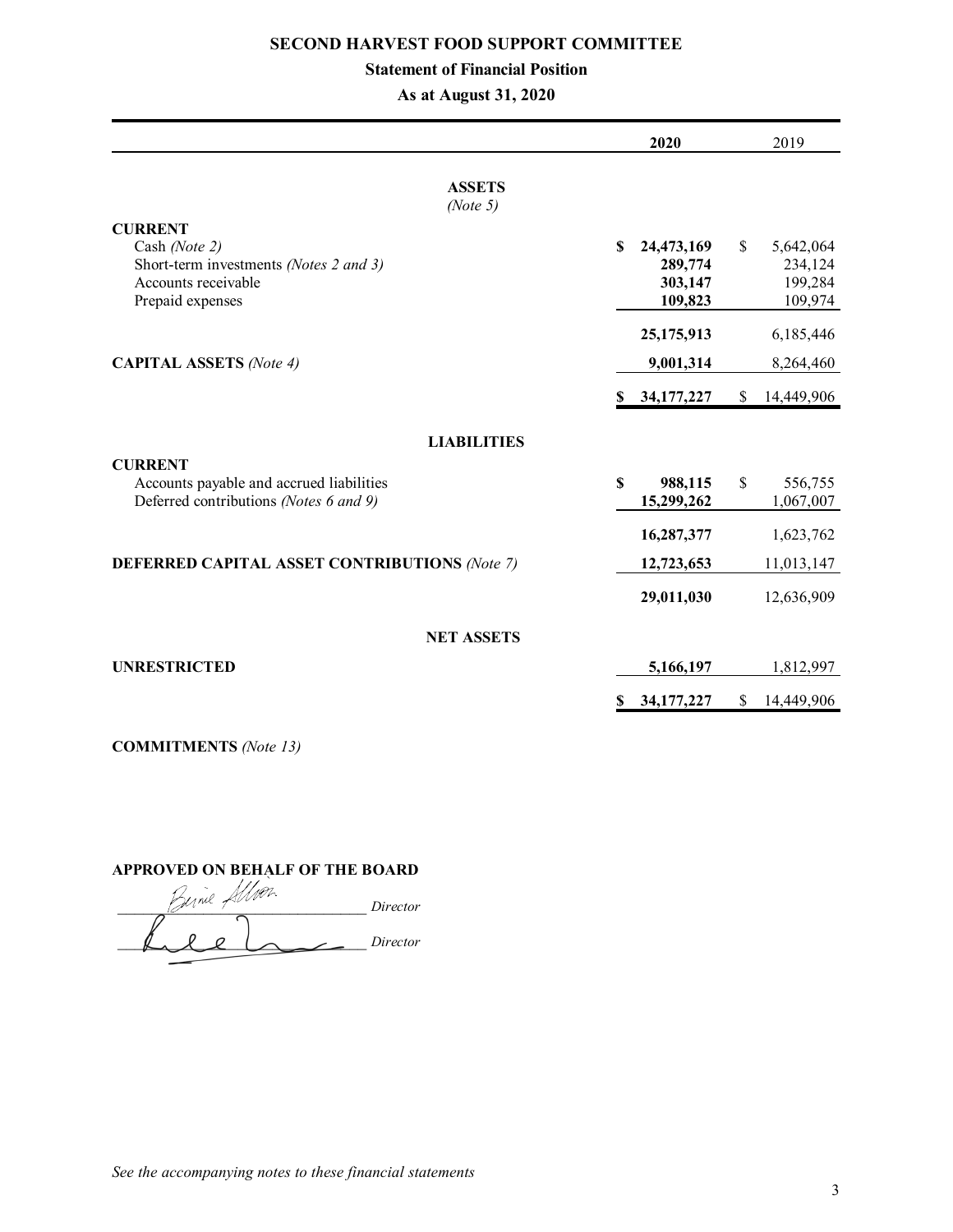# **Statement of Operations and Changes in Net Assets**

**Year Ended August 31, 2020**

|                                                                     |    | 2020       | 2019             |
|---------------------------------------------------------------------|----|------------|------------------|
|                                                                     |    |            |                  |
| <b>REVENUES</b>                                                     |    |            |                  |
| Food donations (Note 8)                                             | S  | 64,395,487 | \$<br>48,932,128 |
| National food sharing program contributions (Note 9)                |    | 9,693,564  |                  |
| Fundraising (Notes 10 and 15)                                       |    | 9,040,882  | 5,874,689        |
| Gift card program contribution (Note 11)                            |    | 7,780,000  |                  |
| Grants                                                              |    | 1,952,245  | 2,128,454        |
| Capital assets grant amortization (Note 7)                          |    | 831,992    | 249,283          |
| Administration (Notes 9 and 11)                                     |    | 775,000    |                  |
| Rental (Note 17)                                                    |    | 339,704    | 18,629           |
| Interest and other                                                  |    | 327,883    | 128,605          |
| Training and education                                              |    | 161,136    | 288,918          |
| Contributed volunteer services (Note 12)                            |    | 143,829    | 247,189          |
|                                                                     |    | 95,441,722 | 57,867,895       |
| <b>EXPENSES</b>                                                     |    |            |                  |
| Food recovery and delivery:                                         |    |            |                  |
| Food donations delivered to agencies (Note 8)                       |    | 64,395,487 | 48,932,128       |
| Other food delivery related costs (Note 14)                         |    | 2,849,752  | 2,203,614        |
| Foodrescue.ca expansion costs (Notes 14 and 15)                     |    | 2,358,229  | 1,513,393        |
| National food sharing program distributions (Note 9)                |    | 9,693,564  |                  |
| Gift card program distributions (Note 11)                           |    | 7,780,000  |                  |
| Communications and fundraising (Note 14)                            |    | 1,802,686  | 1,822,748        |
| Administration (Notes 13, 14 and 17)                                |    | 1,816,485  | 1,066,060        |
| Training and education (Note 14)                                    |    | 589,344    | 520,828          |
| Amortization of capital assets                                      |    | 477,490    | 328,925          |
| Contribution to gift card program                                   |    | 181,656    |                  |
| Donated volunteer services (Note 12)                                |    | 143,829    | 247,189          |
| Distribution platform development and pilot tests (Notes 14 and 15) |    |            | 654,689          |
| Food waste reduction research                                       |    |            | 192,969          |
|                                                                     |    | 92,088,522 | 57,482,543       |
| <b>EXCESS OF REVENUES OVER EXPENSES</b>                             |    | 3,353,200  | 385,352          |
| <b>NET ASSETS - BEGINNING OF YEAR</b>                               |    | 1,812,997  | 1,427,645        |
|                                                                     |    |            |                  |
| <b>NET ASSETS - END OF YEAR</b>                                     | \$ | 5,166,197  | \$<br>1,812,997  |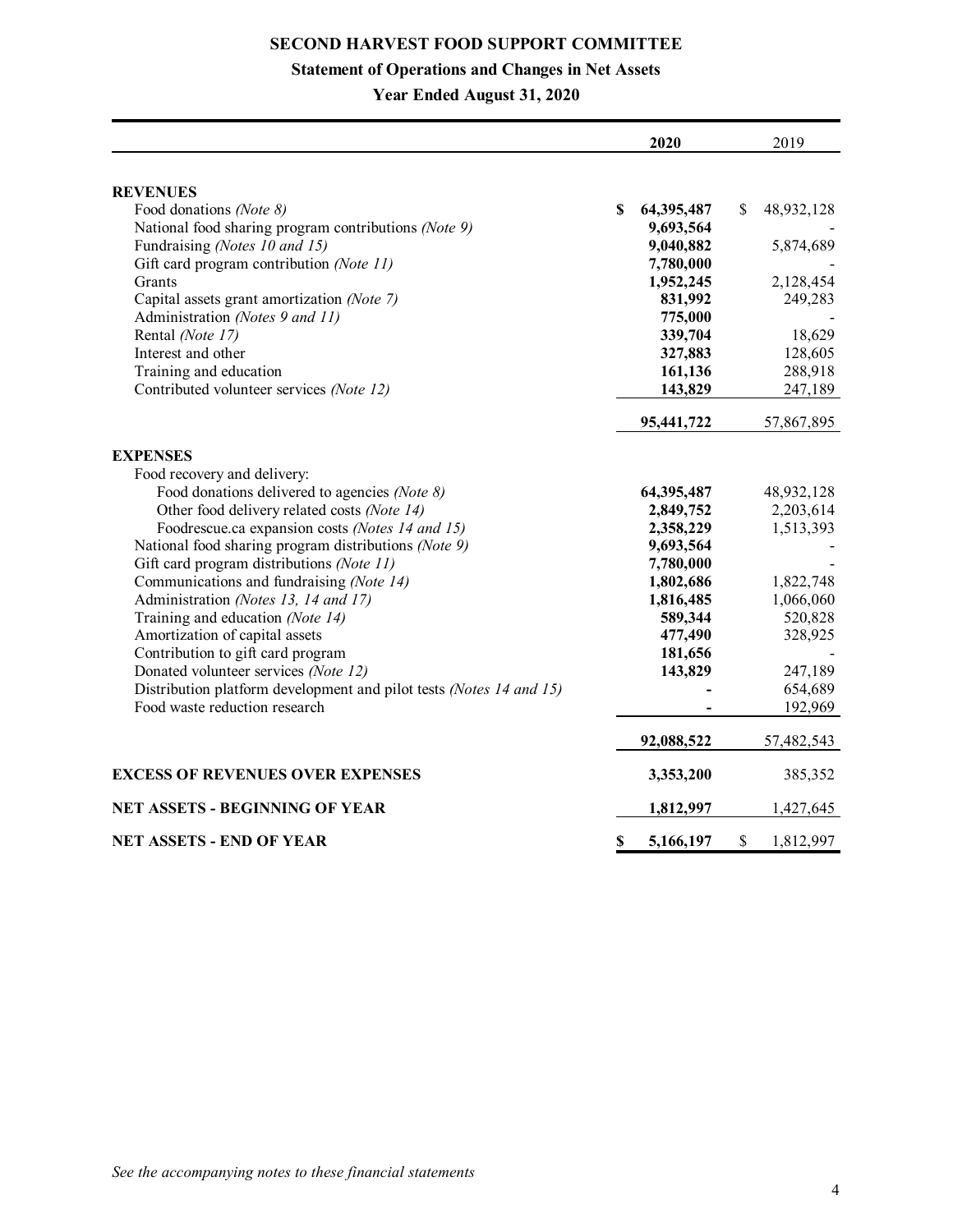# **Statement of Cash Flows**

**Year Ended August 31, 2020**

|                                                    | 2020             |              | 2019           |
|----------------------------------------------------|------------------|--------------|----------------|
|                                                    |                  |              |                |
| <b>OPERATING ACTIVITIES</b>                        |                  |              |                |
| Excess of revenues over expenses                   | \$<br>3,353,200  | $\mathbb{S}$ | 385,352        |
| Items not affecting cash:                          |                  |              |                |
| Food donations                                     | (64, 395, 487)   |              | (48, 932, 128) |
| Food donations delivered to agencies               | 64,395,487       |              | 48,932,128     |
| Contributed volunteer services                     | (143, 829)       |              | (247, 189)     |
| Donated volunteer services                         | 143,829          |              | 247,189        |
| Capital assets grant amortization                  | (831,992)        |              | (249, 283)     |
| Amortization of capital assets                     | 477,490          |              | 328,925        |
| Gain on disposal of capital assets                 | (11,000)         |              |                |
|                                                    | 2,987,698        |              | 464,994        |
| Changes in non-cash working capital items:         |                  |              |                |
| Accounts receivable                                | (103, 863)       |              | (20, 942)      |
| Prepaid expenses                                   | 151              |              | (36,231)       |
| Accounts payable and accrued liabilities           | 431,360          |              | 90,060         |
| Deferred contributions                             | 14,232,255       |              | 72,188         |
|                                                    | 14,559,903       |              | 105,075        |
| Cash flows from operating activities               | 17,547,601       |              | 570,069        |
| <b>INVESTING ACTIVITIES</b>                        |                  |              |                |
| Increase in short-term investments                 | (55,650)         |              | (6)            |
| Purchase of capital assets, net                    | (1,203,344)      |              | (7,695,633)    |
| Cash flows used by investing activities            | (1,258,994)      |              | (7,695,639)    |
| <b>FINANCING ACTIVITY</b>                          |                  |              |                |
| Contributions received for capital asset purchases | 2,542,498        |              | 8,510,830      |
| <b>INCREASE IN CASH</b>                            | 18,831,105       |              | 1,385,260      |
| <b>CASH - BEGINNING OF YEAR</b>                    | 5,642,064        |              | 4,256,804      |
| <b>CASH - END OF YEAR</b>                          | \$<br>24,473,169 | \$           | 5,642,064      |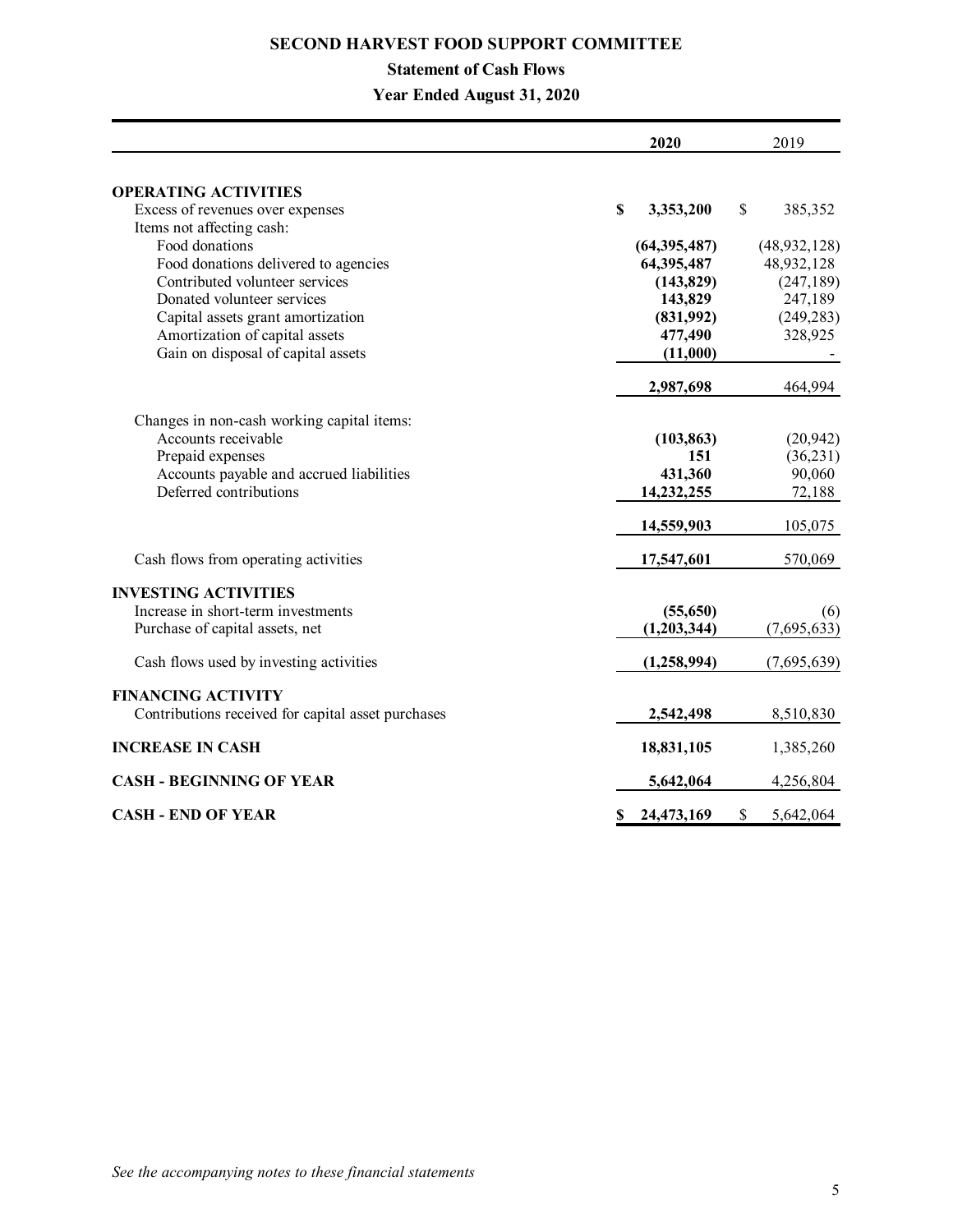**Notes to Financial Statements**

**Year Ended August 31, 2020**

Second Harvest Food Support Committee (the "Organization") was incorporated without share capital as a notfor-profit organization under the laws of the Province of Ontario on April 18, 1985. As of July 14, 2020, the Organization is registered in all Provinces and Territories in Canada as an extraprovincial and extraterritorial non-share corporation under each Province's and Territory's society or corporation act. The primary purpose of the Organization is to redistribute to other not-for-profit service groups perishable food collected from donors, while at the same time keeping useable food out of landfills and protecting atmosphere from GHG emissions that are contributing to climate change.

The Organization is a registered charity under the Income Tax Act (Canada) and, as such, it is exempt from income taxes and may issue receipts for charitable donations.

# **1. SUMMARY OF SIGNIFICANT ACCOUNTING POLICIES**

#### Basis of presentation

These financial statements are the representation of management and have been prepared in accordance with Canadian accounting standards for not-for-profit organizations in Part III of the CPA Canada Handbook.

#### Revenue recognition

The Organization follows the deferral method of accounting for contributions, including grants, contributions and fundraising revenues. Restricted contributions are recognized as revenues in the year in which the related expenses are incurred. Unrestricted contributions are recognized as revenues when received or receivable if the amount can be reasonably estimated and collection is reasonably assured. Contributions explicitly and implicitly restricted by the donor are deferred when received and recognized as revenues when the related activity takes place and expenses are incurred.

Contributions received for the purchase of capital assets are initially deferred and then amortized as revenues on the same basis as the related capital assets are amortized.

Interest revenues are recognized in the year earned.

Rental revenues are recognized upon the completion of the rental periods.

Administration revenues include amounts earned to facilitate the national food sharing and gift card programs and are recognized over the term of the respective contracts.

Food donations are recognized as revenues and expenses when delivered to supported agencies by the Organization. Food donations are valued at an average price per pound based on specific estimates of the types of donated food received. The price per pound is based on Nielsen MarketTrack data for each specific type of food.

Contributed volunteers hours are valued at the minimum hourly wage per Ontario Living Wage Network and are recognized as services are provided.

#### Financial instruments

The Organization initially measures its financial assets and financial liabilities at fair value. It subsequently measures all its financial assets and financial liabilities at amortized cost.

The financial assets subsequently measured at amortized cost include cash, short-term investments and accounts receivable. The financial liabilities measured at amortized cost include accounts payable.

*(continues)*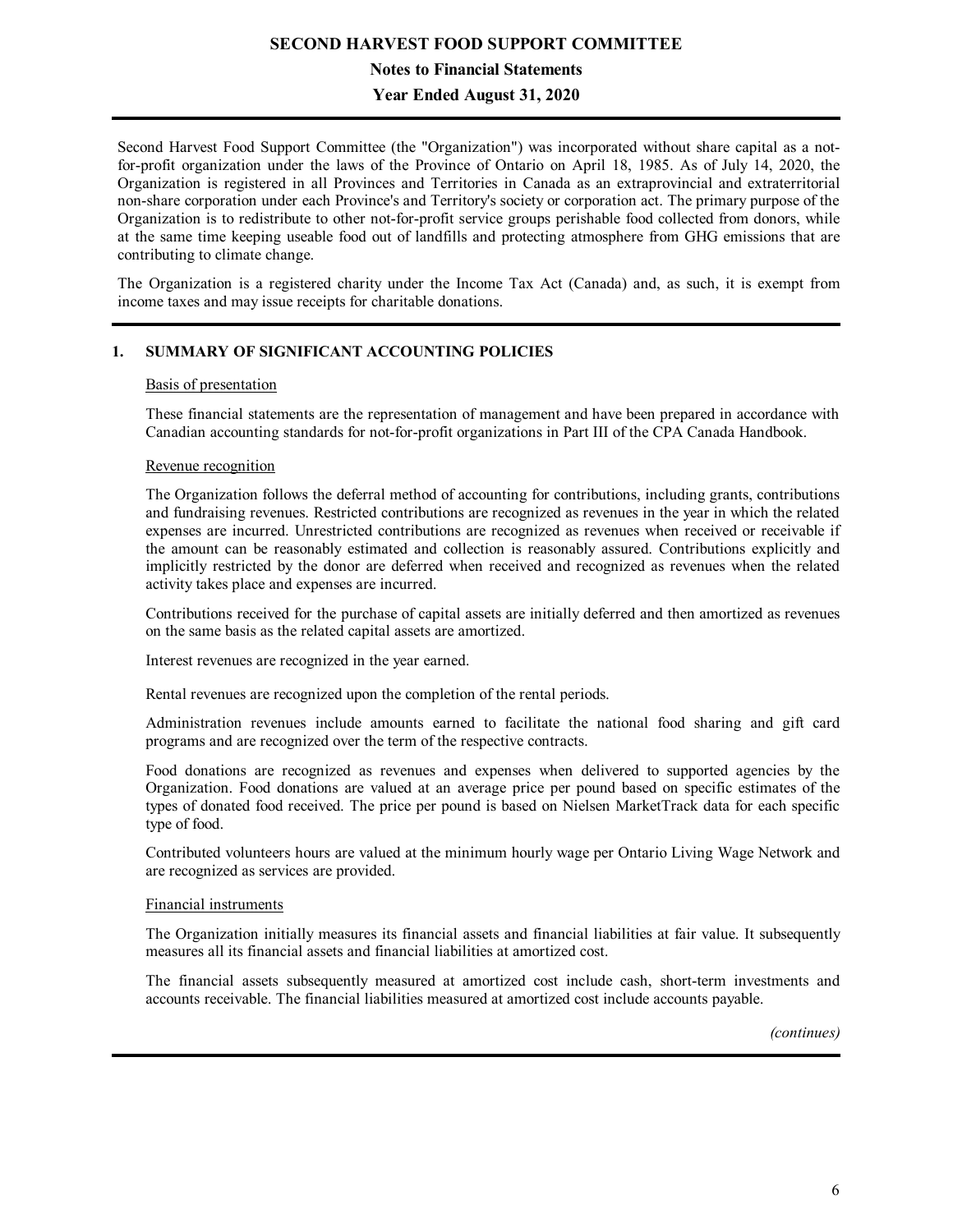**Year Ended August 31, 2020**

# **1. SUMMARY OF SIGNIFICANT ACCOUNTING POLICIES** *(continued)*

## Capital assets

Capital assets are stated at cost. Capital assets are amortized over their estimated useful lives at the following rates and methods:

| Building - 120 The East Mall | 25 years | straight-line method |
|------------------------------|----------|----------------------|
| Delivery trucks              | 5 years  | straight-line method |
| Furniture and equipment      | 3 years  | straight-line method |

The Organization regularly reviews its capital assets to eliminate obsolete items.

On September 1, 2019, the Organization adopted new accounting standards Section 4433 Tangible capital assets held by not-for-profit organizations and Section 4434 Intangible assets held by not-for-profit organizations (the "standards"). The most significant requirements include:

- tangible capital assets must be separated into their component parts, when practicable, and when estimates can be made of the lives of the separate components;
- tangible capital assets and intangible assets are written down to fair value or replacement cost to reflect partial impairments when conditions indicate that the assets no longer contribute to an Organization's ability to provide goods and services, or that the value of future economic benefits or service potential associated with the tangible capital assets are less than their net carrying amounts; and
- additional disclosures when an impairment has occurred.

The adoption of the new accounting standards was applied prospectively, except the Organization was permitted to recognize an adjustment to opening net assets at September 1, 2019 to reflect partial impairments of tangible and intangible assets existing at that date. The adoption of these standards did not have any impact on the statement of financial position as at September 1, 2019 or the changes in financial position for the current year.

#### Expense recognition

Expenses for goods or services are recorded when incurred. Research undertaken with the prospect of developing a new distribution platform is recognized as an expense when it is incurred.

## Allocation of salaries and benefits and occupancy expenses

The Organization allocates salaries and benefits and occupancy costs by financial statement expense category based on the percentage of time spent and space used in a given year.

#### Measurement uncertainty

The preparation of financial statements in conformity with Canadian accounting standards for not-for-profit organizations requires management to make estimates and assumptions that affect the reported amounts of assets and liabilities at the date of the financial statements and the reported amounts of revenues and expenses during the year. Significant estimates incorporated into the Organization's financial statements include estimated useful lives of capital assets and the specific quantities of donated food by type when valuing food donations. These estimates are reviewed periodically and adjustments are made to revenues and expenses as appropriate in the year they become known.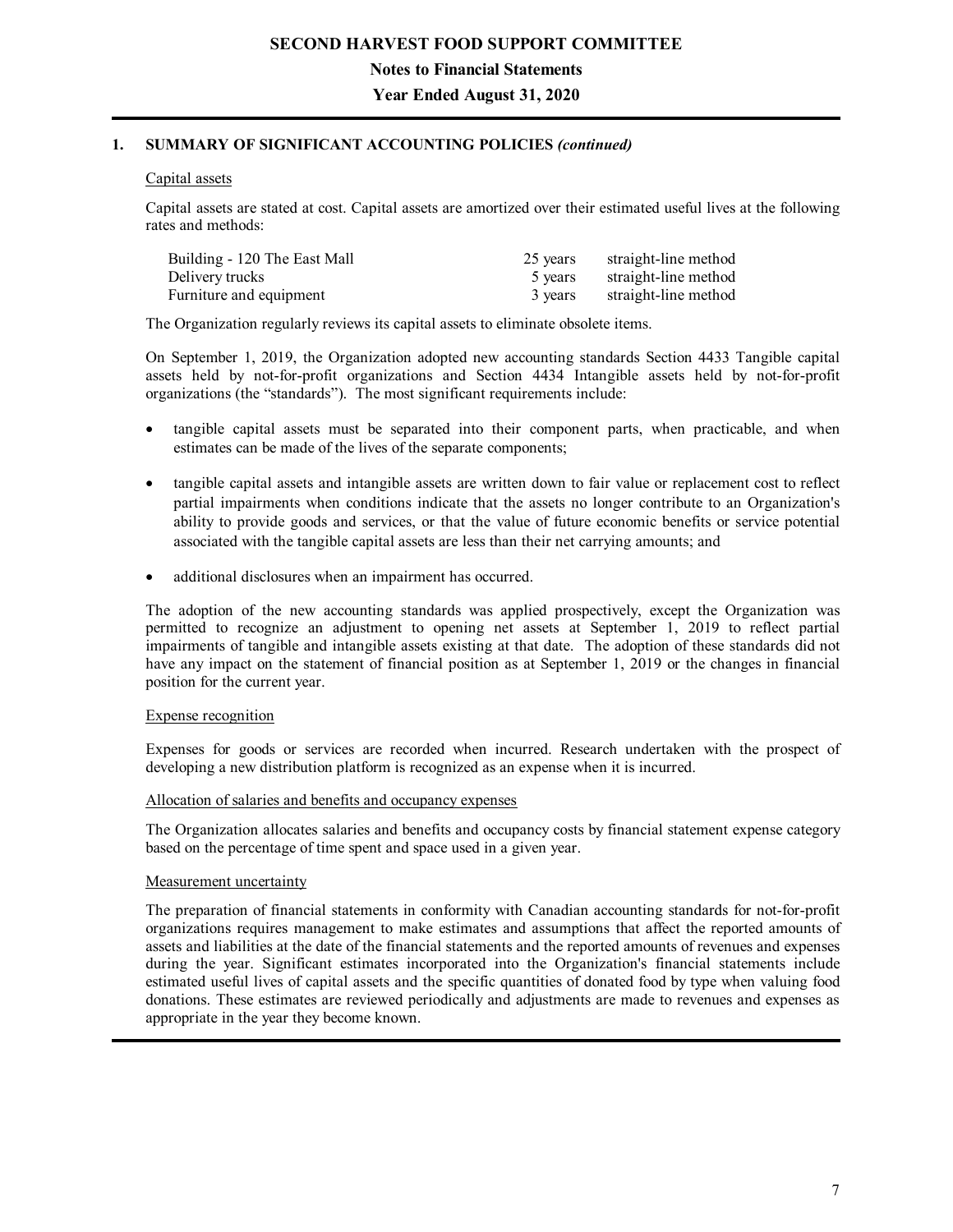**Notes to Financial Statements**

**Year Ended August 31, 2020**

# **2. CASH AND SHORT-TERM INVESTMENTS**

A portion of cash and short-term investments are externally restricted by donors as follows:

|                                              |   | 2020       |   | 2019      |
|----------------------------------------------|---|------------|---|-----------|
| Unrestricted cash and short-term investments | S | 5,583,000  | S | 2,051,474 |
| Restricted funds:                            |   |            |   |           |
| Surplus Food Rescue Program (Notes 6 and 9)  |   | 9,720,169  |   |           |
| Unspent capital contributions                |   | 3,880,681  |   | 2,757,707 |
| Food delivery programs (Note 6)              |   | 2,470,827  |   | 221,702   |
| Distribution platform (Note 6)               |   | 2,040,434  |   | 845,305   |
| Feed the Need Program (Notes 6 and 9)        |   | 1,067,832  |   |           |
| Total cash and short-term investments        |   | 24,762,943 |   | 5,876,188 |

Surplus Food Rescue Program are funds received from the Ministry of Agriculture and Agri-Food Canada which are to be used to acquire and process surplus commodities and food that would otherwise be lost or destroyed and distribute them to those in need.

Unspent capital contributions are funds designated for the purchase of delivery trucks and renovation of the building.

Contributions for food delivery programs restricted for specific purposes by the contributor that are unspent at the end of the fiscal year are recorded in deferred contributions.

Distribution platform - restrictions require cash to be used for the enhancement of an online system that facilitates the exchange of food between registered businesses and non-profit or charitable organizations.

Feed the Need Program are funds received from the Ministry of Agriculture and Agri-Food Canada which are to be distributed to recipients who have been selected as part of the program.

## **3. SHORT-TERM INVESTMENTS**

Short-term investments are comprised of fixed rate guaranteed investment certificates with interest rates of 2.07% (1.4% - 2019) as issued by a Canadian chartered bank and trust company and mature within 1 year.

## **4. CAPITAL ASSETS**

|                                                                                    |   | Cost                                           |    | Accumulated<br>amortization                       |   | 2020<br>Net book<br>value                     |   | 2019<br>Net book<br>value                   |
|------------------------------------------------------------------------------------|---|------------------------------------------------|----|---------------------------------------------------|---|-----------------------------------------------|---|---------------------------------------------|
| Land<br>Building - 120 The East Mall<br>Delivery trucks<br>Furniture and equipment | S | 1,550,879<br>6,241,298<br>2,634,265<br>307,830 | -S | $\blacksquare$<br>145,480<br>1,371,989<br>215,489 | S | 1,550,879<br>6,095,818<br>1,262,276<br>92,341 | S | 1,550,879<br>6,143,900<br>529,774<br>39,907 |
|                                                                                    |   | 10,734,272                                     |    | 1,732,958                                         |   | 9,001,314                                     | S | 8,264,460                                   |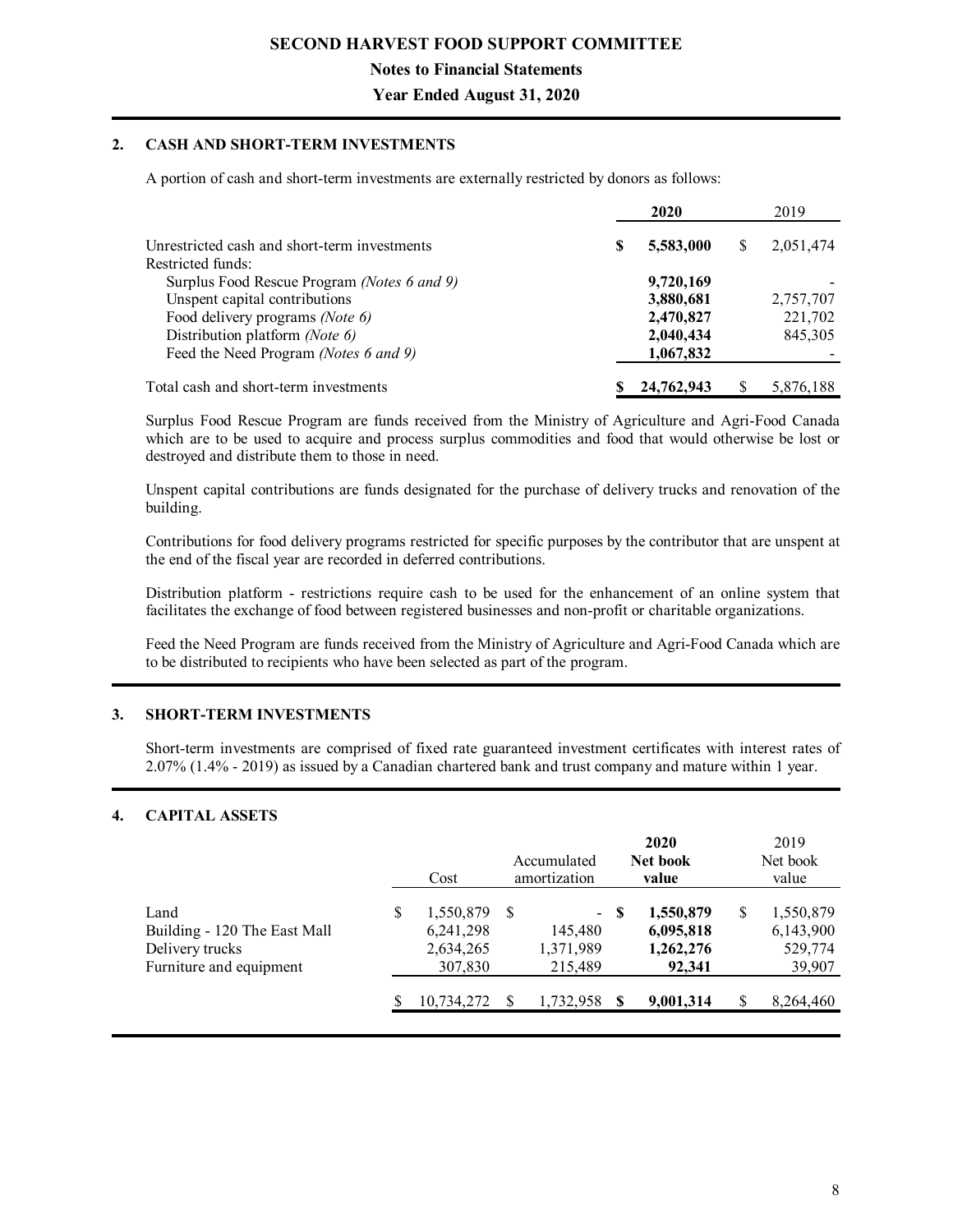**Year Ended August 31, 2020**

# **5. CREDIT FACILITY**

The Organization has a revolving operating line of credit of \$700,000, which bears interest at the bank prime rate plus 1%. It is secured by a general assignment of assets. At August 31, 2020, the balance of the operating line of credit is \$nil (2019 - \$nil).

In addition to the above operating line of credit, the Organization also has a credit facility for standby letters of credit to a maximum of \$78,878 of which \$nil was utilized at August 31, 2020. The credit amount bears interest at 1% per annum.

#### **6. DEFERRED CONTRIBUTIONS**

|                                                                               | Feed the Need<br>Program and<br>Surplus Food<br>Rescue |                          |              |                           |    |                              |   |                            |               |                            |
|-------------------------------------------------------------------------------|--------------------------------------------------------|--------------------------|--------------|---------------------------|----|------------------------------|---|----------------------------|---------------|----------------------------|
|                                                                               |                                                        | Distribution             |              | Food                      |    | Program                      |   |                            |               |                            |
|                                                                               |                                                        | Platform                 |              | Delivery                  |    | (Note 9)                     |   | 2020                       |               | 2019                       |
| Deferred<br>contributions,<br>beginning of year                               | <sup>\$</sup>                                          | 845,305                  | -S           | 221,702                   | -S | $\overline{\phantom{0}}$     | S | 1,067,007                  | <sup>\$</sup> | 994.819                    |
| Contributions<br>received in the year<br>Contributions taken<br>into revenues |                                                        | 3,223,791<br>(2,028,662) |              | 11,472,581<br>(9,223,456) |    | 21,156,565<br>(10, 368, 564) |   | 35,852,937<br>(21,620,682) |               | 2,509,296<br>(2, 437, 108) |
| Deferred<br>contributions, end<br>of year                                     |                                                        | 2,040,434                | <sup>S</sup> | 2,470,827                 |    | 10,788,001                   |   | 15,299,262                 | -S            | 1,067,007                  |

## **7. DEFERRED CAPITAL ASSETS CONTRIBUTIONS**

Deferred capital assets contributions include restricted funds received for delivery trucks, warehouse equipment, building improvements and the purchase of real property.

|                                                         | 2020       | 2019       |
|---------------------------------------------------------|------------|------------|
| Invested in capital assets                              | 8.842.972  | 8,255,440  |
| Unspent contributions restricted for capital purchases: |            |            |
| Equipment and delivery trucks                           | 159,282    | 128,700    |
| Building improvements                                   | 3,721,399  | 2,629,007  |
|                                                         |            |            |
|                                                         | 12,723,653 | 11,013,147 |

The continuity of deferred capital assets contributions for the year is as follows:

|                                                                                                                                                  | 2020                                 | 2019                                 |
|--------------------------------------------------------------------------------------------------------------------------------------------------|--------------------------------------|--------------------------------------|
| Deferred capital assets contribution, beginning of year<br>Add: Capital assets contributions received<br>Less: Capital assets grant amortization | 11,013,147<br>2,542,498<br>(831,992) | 2,751,600<br>8,510,830<br>(249, 283) |
| Deferred capital assets contribution, end of year                                                                                                | 12,723,653                           | 11,013,147                           |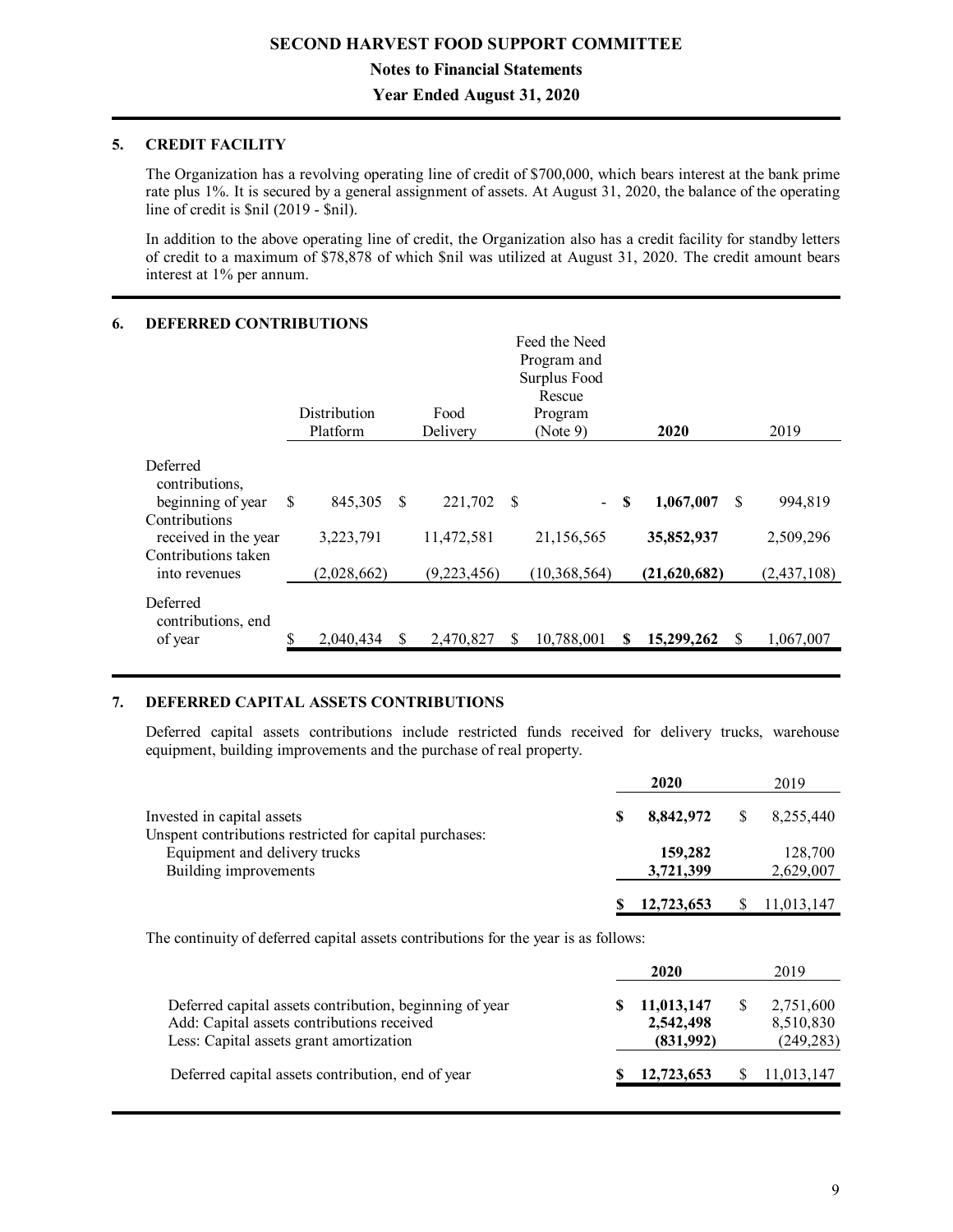# **Year Ended August 31, 2020**

### **8. FOOD DONATIONS**

In fiscal 2020, approximately 22.4 million pounds of food were recovered and delivered to agencies (2019 - 14.9 million pounds). The average price per pound for each category of donated food ranges from \$0.65 to \$7.09 (\$0.65 to \$4.97 - 2019). The value of food donations received and the related deliveries are recorded on the Statement of Operations.

Foodrescue.ca was used by third parties to independently rescue 30,396 pounds of food across Canada in fiscal 2020. The value of independently rescued food is \$87,237, which is not included in these financial statements.

#### **9. NATIONAL FOOD SHARING PROGRAM**

During fiscal 2020, the Organization received funding from the Ministry of Agriculture and Agri-Food of Canada (the "Ministry") for the following programs:

|                                                      |   | 2020                 |   | 2019 |  |
|------------------------------------------------------|---|----------------------|---|------|--|
| Feed the Need Program<br>Surplus Food Rescue Program | S | 9,507,168<br>186.396 | S |      |  |
|                                                      |   | 9,693,564            |   |      |  |

The funding agreement requires the Organization to contribute \$14,515,000 in support of eligible costs of these programs.

The Feed the Need Program was created as a result of the funding received, as part of the Organization's response to the global COVID-19 pandemic. The intention of the program is to ensure that all people across Canada are able to access a sufficient amount of safe, nutritious, and culturally diverse food during this challenging time. The Organization allocates these funds in the form of grants to third party organizations operating independently. An additional \$1,067,832 is included in deferred contributions and will be distributed in fiscal 2021.

The Surplus Food Rescue Program was created as a result of the funding received, as part of the Organization's response to the global COVID-19 pandemic. The intention of the program is to acquire and process surplus commodities and food that would otherwise be lost or destroyed and distribute them to those in need. An additional \$9,720,169 is included in deferred contributions and will be spent in fiscal 2021.

Administration revenues include \$675,000 received to coordinate these programs, in accordance with contractual program terms.

#### **10. FUNDRAISING**

Fundraising revenues recognized in the year were from the following sources:

|                                |   | 2020      |   | 2019      |
|--------------------------------|---|-----------|---|-----------|
| Donations from:                |   |           |   |           |
|                                |   |           |   |           |
| Foundations                    | S | 3,763,969 | S | 2,372,915 |
| <b>Individuals</b>             |   | 2,251,852 |   | 1,180,913 |
| Corporations                   |   | 2,314,999 |   | 802,786   |
| Campaigns                      |   | 352,819   |   | 344,423   |
| Third-party fundraising events |   | 244,471   |   | 167,548   |
| Toronto Taste event            |   | 112,772   |   | 1,006,104 |
|                                |   |           |   |           |
|                                |   | 9,040,882 | S | 5,874,689 |

Campaign donations are collected during the Turkey and Hero Day drives. Third-party events are events run by local organizations where the designated recipient of the funds raised is Second Harvest.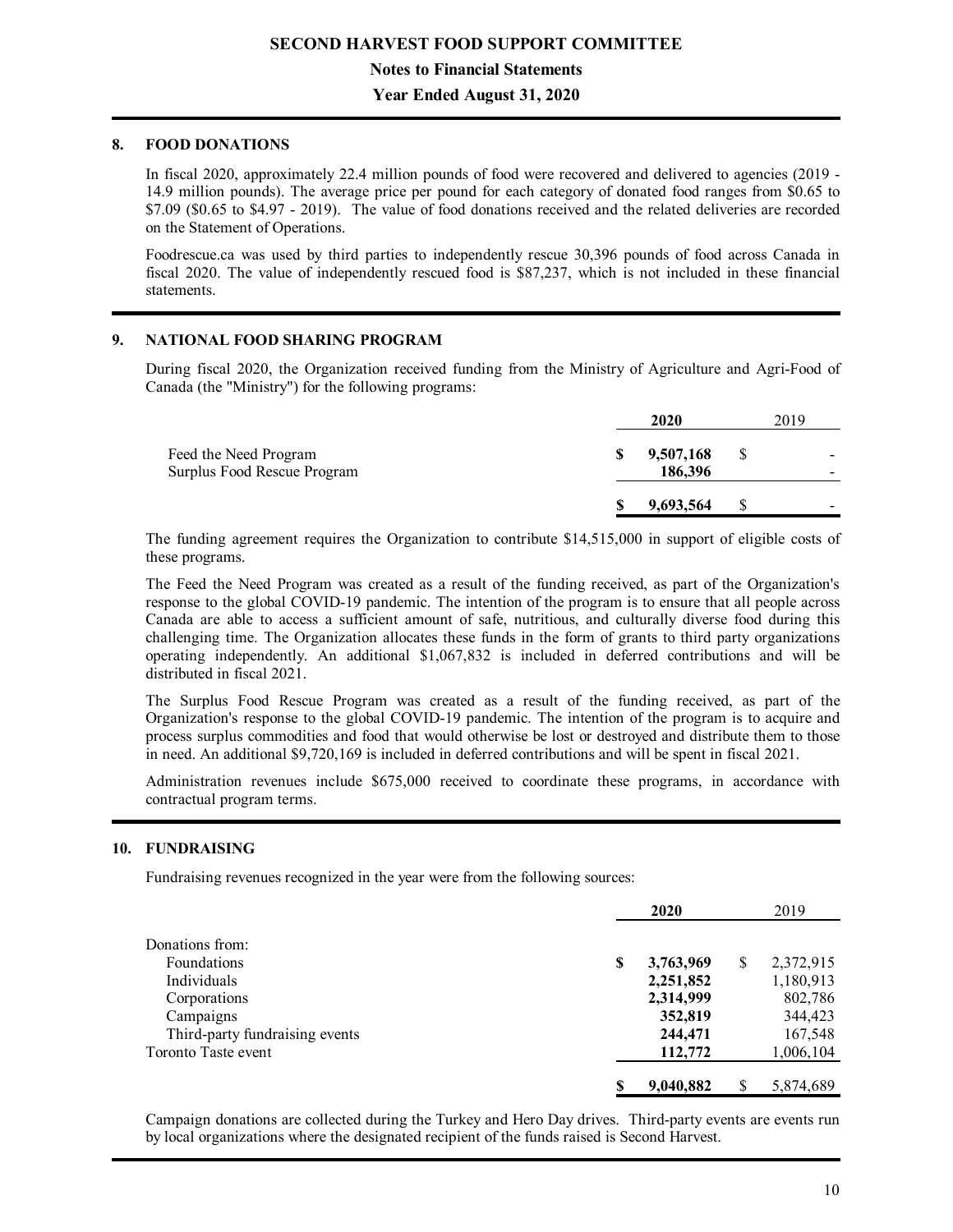**Year Ended August 31, 2020**

### **11. GIFT CARD PROGRAM**

During 2020, the Organization received \$7.78 million in funding from the Sprott Foundation to support front-line organizations working to get healthy food to those in need during the COVID-19 pandemic. The value of these contributions and distributions are recorded on the Statement of Operations. An additional \$1,535,000 is included in deferred contributions - food delivery program and will be distributed in fiscal 2021. Administration revenues include \$100,000 received to coordinate this program.

#### **12. CONTRIBUTED VOLUNTEER SERVICES**

The minimum hourly wage per Ontario Living Wage Network for 2020 was \$22.08 (2019 - \$21.75). Approximately 6,514 hours were donated to the Organization during fiscal 2020 (2019 - 11,365 hours). The value of these donated services is recorded on the Statement of Operations.

#### **13. COMMITMENTS**

The Organization rents space under terms of a five year lease ending December 31, 2021 at 18-1450 Lodestar Road in Toronto. Future minimum lease payments as at August 31, 2020 are as follows:

| Fiscal year: 2021 | 168,753 |
|-------------------|---------|
| 2022              | 56,251  |

#### **14. COST ALLOCATION**

Certain staff and occupancy-related costs pertain to more than one function, and they have been allocated to communications and fundraising, food recovery and delivery, distribution platform and training and education in the Statement of Operations. Staff time is allocated based on the time devoted to each of these functions. Occupancy-related costs are allocated based on the proportionate use of space or the activities in the department. These expenses have been allocated as follows:

|                                |   | 2020      | 2019            |
|--------------------------------|---|-----------|-----------------|
| <b>Salaries and benefits</b>   |   |           |                 |
| Communications and fundraising | S | 924,308   | \$<br>833,870   |
| Food recovery and delivery     |   | 206,805   | 200,886         |
| Training and education         |   | 170,537   | 137,260         |
| Distribution platform          |   | 54,354    | 50,036          |
|                                |   | 1,356,004 | \$<br>1,222,052 |
|                                |   |           |                 |
| <b>General expenses</b>        |   |           |                 |
| Food recovery and delivery     | S | 137,321   | \$<br>130,194   |
| Training and education         |   | 134,198   | 133,556         |
| Distribution platform          |   | 8,902     | 243,295         |
|                                |   | 280,421   | \$<br>507,045   |
|                                |   |           |                 |